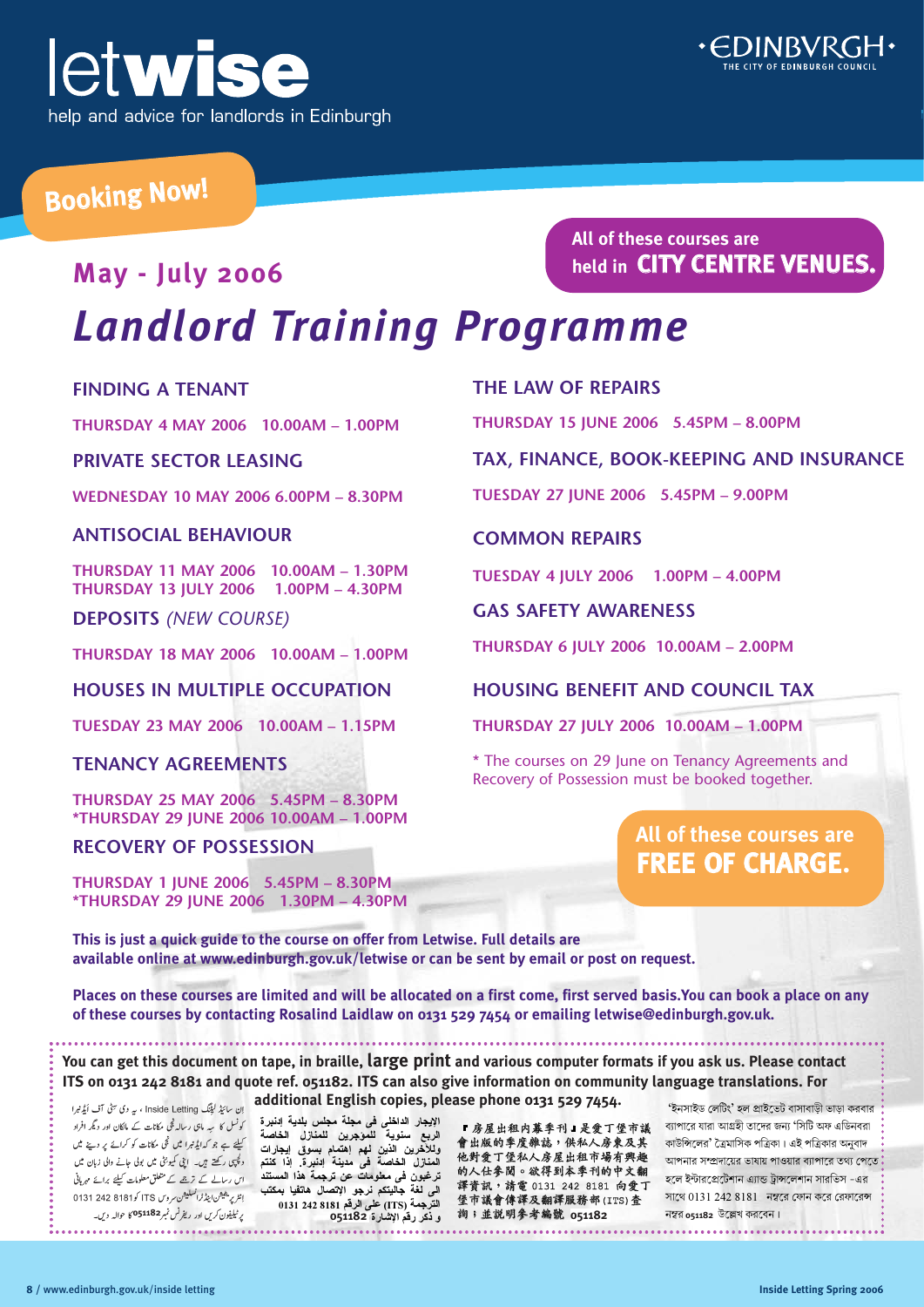

# **Registration Matters**

**On 31st March 2006 Part 8 of the Antisocial Behaviour etc. (Scotland) Act 2004 comes into force. All landlords who let private property in Scotland must register with each local authority where they let property.**

**Landlords will have until 30th April 2006 to submit their applications to register. It will be a criminal offence to collect rent if landlords are not registered or in the process of registering by this date.** 

**The aims of registration are to:** 

### **Enforce minimum standards in the private rented market**

### **Remove the worst landlords from the market:**

**A local authority can seek to remove a registered landlord from the register if it learns that he or she is not a fit and proper person to let property.**

**Deal with antisocial behaviour: Local authorities will have** 

**powers to take action against landlords who fail to manage their property, and so minimise antisocial behaviour from tenants.**

### **Allow tenants and neighbours to identify and contact landlords:**

**Although the register will no longer be made available in its entirety to the public, specific queries can be addressed to the local authority.**

### **Provide up to date information about the private rented market in Scotland:**

**Landlords must ensure that that information to the local authority is kept up to date. For example, if you buy or sell a letting property or use a new or different agent, the local**

### *in this issue*

FOCUS ON REGISTRATION

### **LETWISE** LANDLORD TRAINING Booking Now!

See back page for more details.

**authority must be told. There will be no need however to tell the local authority about a change of tenant.**

**This issue of Inside Letting has a special pull out and keep section about registration with up to the minute information about how registration will work in Edinburgh, including what it will cost and where you can get help and advice.**





www.edinburgh.gov.uk/insideletting

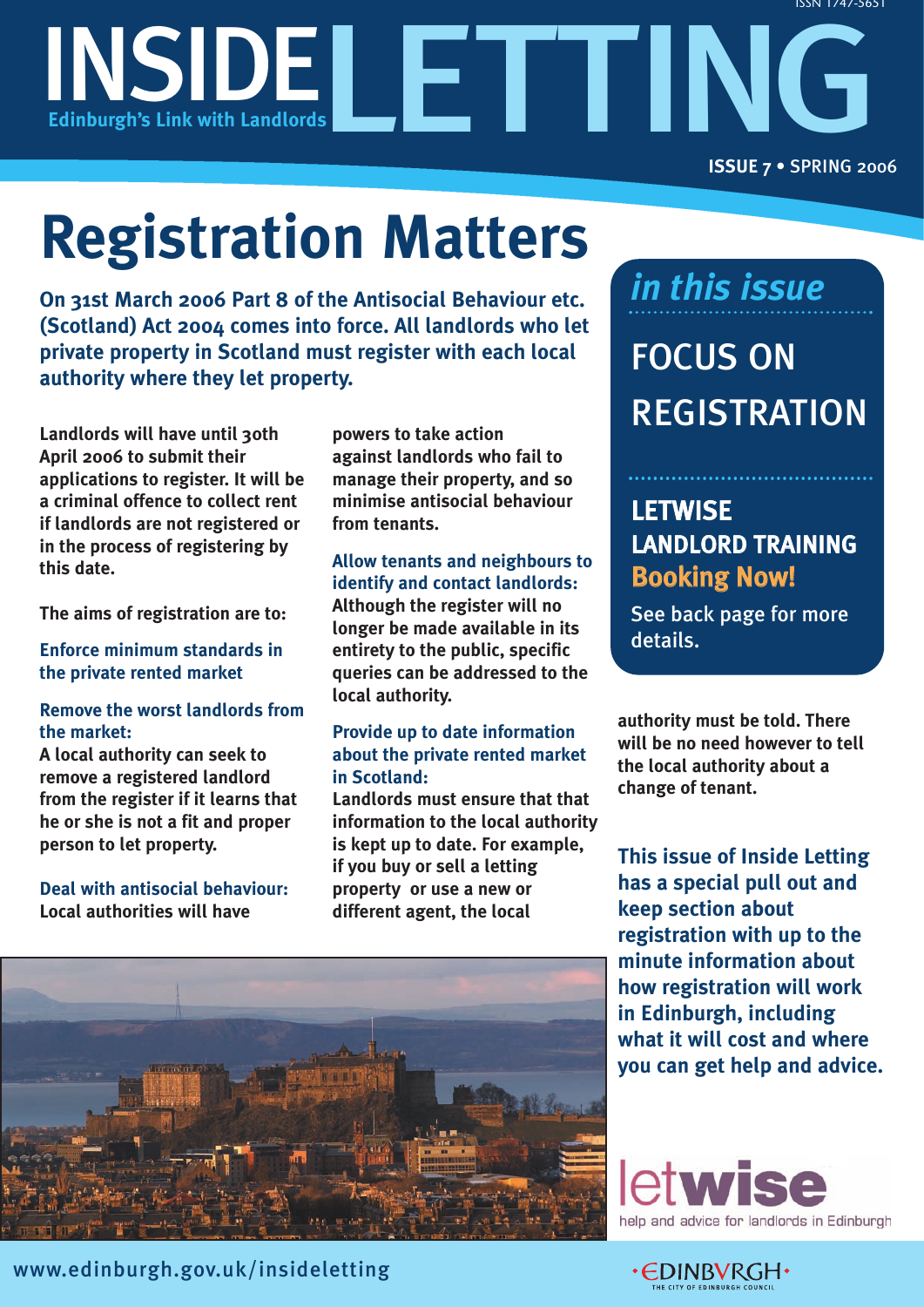### **INSIDE LETTING**

**Inside Letting is a quarterly publication produced by The City of Edinburgh Council for landlords and letting agents in Edinburgh.**

### **FEEDBACK / LETTERS**

**If you have any thoughts/ issues or comments on the magazine, would like to suggest/contribute an article, or would like to have a question answered on the help page, please contact:** 

**Editor - Inside Letting Letwise The City of Edinburgh Council 23 Waterloo Place Edinburgh EH1 3BH**

**or email insideletting@edinburgh.gov.uk**

**If you would like to receive additional copies of Inside Letting please call 0131 529 7454.**

**For more information, or to make comments, suggestions or complaints about the services provided by Private Housing Services you can contact us**

**at:**

**Private Housing Services The City of Edinburgh Council 23 Waterloo Place Edinburgh EH1 3BH**

**Tel: 0131 529 7454 Email: phs@edinburgh.gov.uk**

**Web: www.edinburgh.gov.uk/phs**





# letwise

help and advice for landlords in Edinburgh

**Since 2005 more than 1300 landlords have attended our popular training courses and it looks like this figure will keep on rising. You can find a summary of the courses on offer on the back page and full course details are available at www.edinburgh.gov.uk/letwise or we can email them to you if you contact us on 0131 529 7454.** 

### **You said, we did**

**Last June, letwise carried out its first customer survey and we're pleased to report that your comments have led to several changes. We've:** 

- **added a greater variety of start times for our training courses**
- $\bullet$  included some whole day training events in our **programme**
- $\bullet$  added new courses including tax, finance and **book-keeping and common repairs**
- **added new features to "Inside Letting" like the Landlord Q+A and the rental market report.**

**Watch out in June for our next survey and your chance to win a £25 shopping voucher.**

**Full results of our 2005 survey can be found on www.edinburgh.gov.uk/letwise**

### **What do** *you* **think?**

**Customer feedback and suggestions are really important to us. We're keen to hear what you think about us, the services we provide and comments on what you think we do well or what could be improved. If you have any feedback or suggestions we'd love to hear from you, please call us on 0131 529 7454.**

**www.edinburgh.gov.uk/letwise**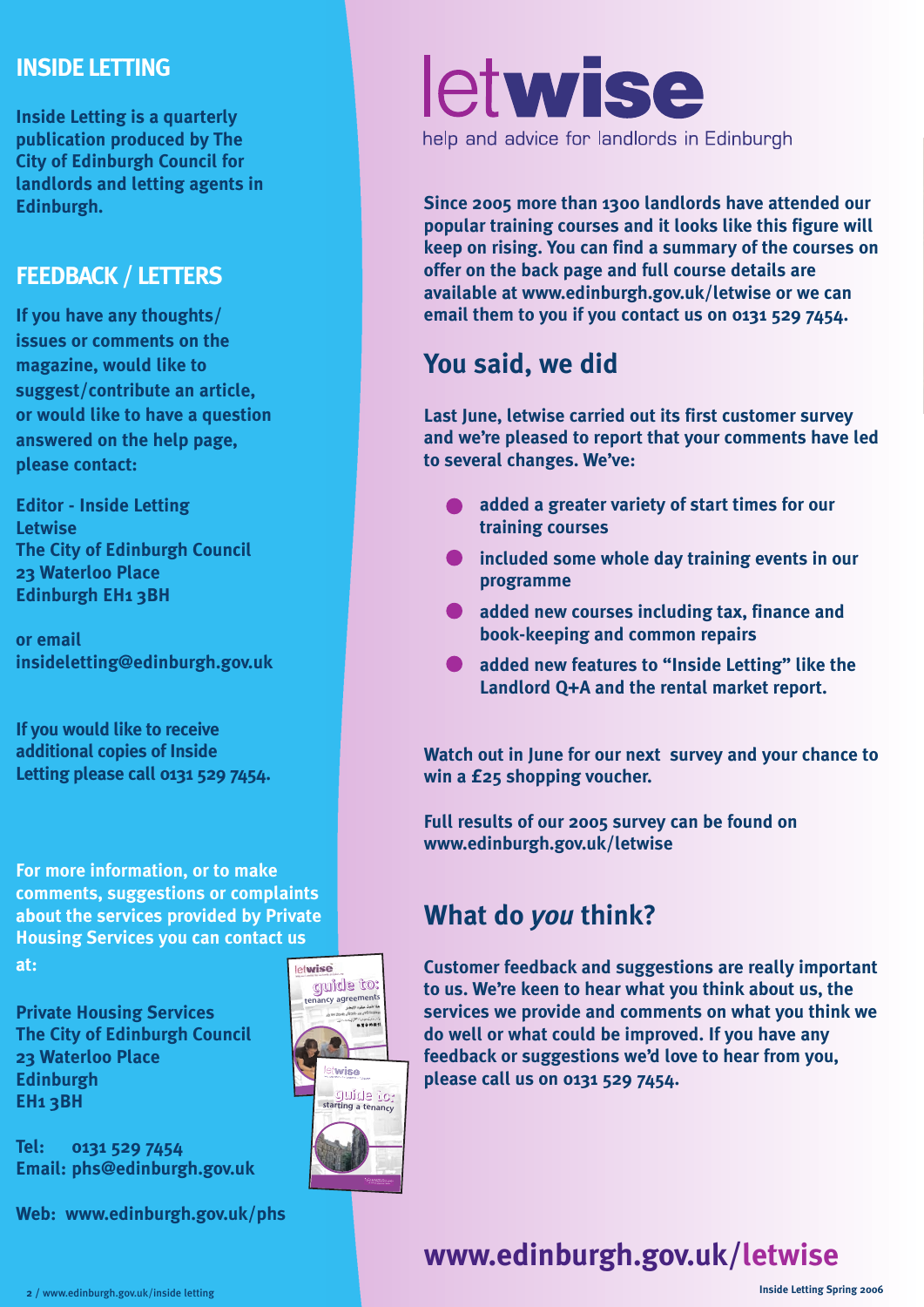# **RENTAL MARKET REPORT**





**Caroline Elgar Letting Department Manager Charles White Ltd**

**Tel: 0131 447 8191 EmaiL: info@charleswhite.co.uk**

**www.charleswhite.co.uk**

**2006 will see the biggest shake up in rental market legislation for many years when, on 30th April 2006, it becomes compulsory for all private residential landlords to register with their local authority.** 

**Caroline Elgar, Letting Department Manager at Charles White Ltd, examines the likely impact of the legislation on individual landlords, and on the rental market in general.**

**Landlord registration has not received a very positive press in recent months, with inaccurate scare stories threatening ASBOs and rent penalties on landlords unfortunate enough to find themselves with an antisocial tenant. In reality, it is something of a myth that from 31st March landlords will be punished for their tenants' behaviour. All that is being asked is that landlords take normal management practice action and initiatives to combat their tenants' behaviour. This means giving**

**tenants written warnings that their behaviour is unacceptable and, if the behaviour continues, taking steps to terminate the tenancy. For most landlords this is already standard practice. Local authorities will have a duty to offer advice and assistance to landlords if they require it and only in extreme circumstances, where the landlord refuses to co-operate, will they be penalised by the local authority.** 

**In fact, many landlords will find that registration actually benefits them in coming years. If local authorities succeed in their aim of registering all landlords, then no longer will landlords be faced with the frustration of not knowing who manages the flat above that is leaking into theirs. Landlords will also be able to find out who owns the flat next door whose tenants' behaviour is driving their own tenants away or who is responsible for the flat for which a share of a communal repair hasn't been paid. For the first time ever, this information will be available over the internet at the click of a button.** 

**For many landlords this raised concerns about the confidentiality of the data they will be asked to provide. The Scottish Executive has now made it clear that the public register will simply provide the name of the landlord and a contact address. Where an agent is employed to manage the property then the agent's address can be made available rather than that of the landlord.**

**So what will the impact of this new legislation be on the rental market as a whole? It is unlikely that the cost of registering will drive anyone out of the industry.** 

**Registration may act as a mental barrier to those toying with the idea of entering the market, but ultimately it is unlikely to have any genuine impact on the number of properties available. A small number of 'rogue' landlords may be forced out of the industry, but most will consider this to be no bad thing.**

**For more information on landlord registration see the special registration pullout in this issue or you can contact letwise on 0131 529 7454 or visit www.landlordregistrationscotland.gov.uk**

# *in brief*

### **Housing (Scotland) Act 2006**

**The Housing (Scotland) Bill became an Act of the Scottish Parliament on 5th January 2006 when it received Royal Assent.**

**A number of aspects will affect private landlords. The current tolerable standard has been amended – you can find further information regarding these amendments by accessing a Policy Briefing from the Strategy & Development pages on the Private Housing Services website: www.edinburgh.gov.uk/phs**

**As the implementation timetable is still being developed by the Scottish Executive we are unsure when various other parts of the Act will come into force. You can keep up to by checking for additional policy briefings over the coming months.** 

**If you require any further information regarding the Housing Act please contact Phil Rowsby on 0131 529 2256 or at phil.rowsby@edinburgh.gov.uk**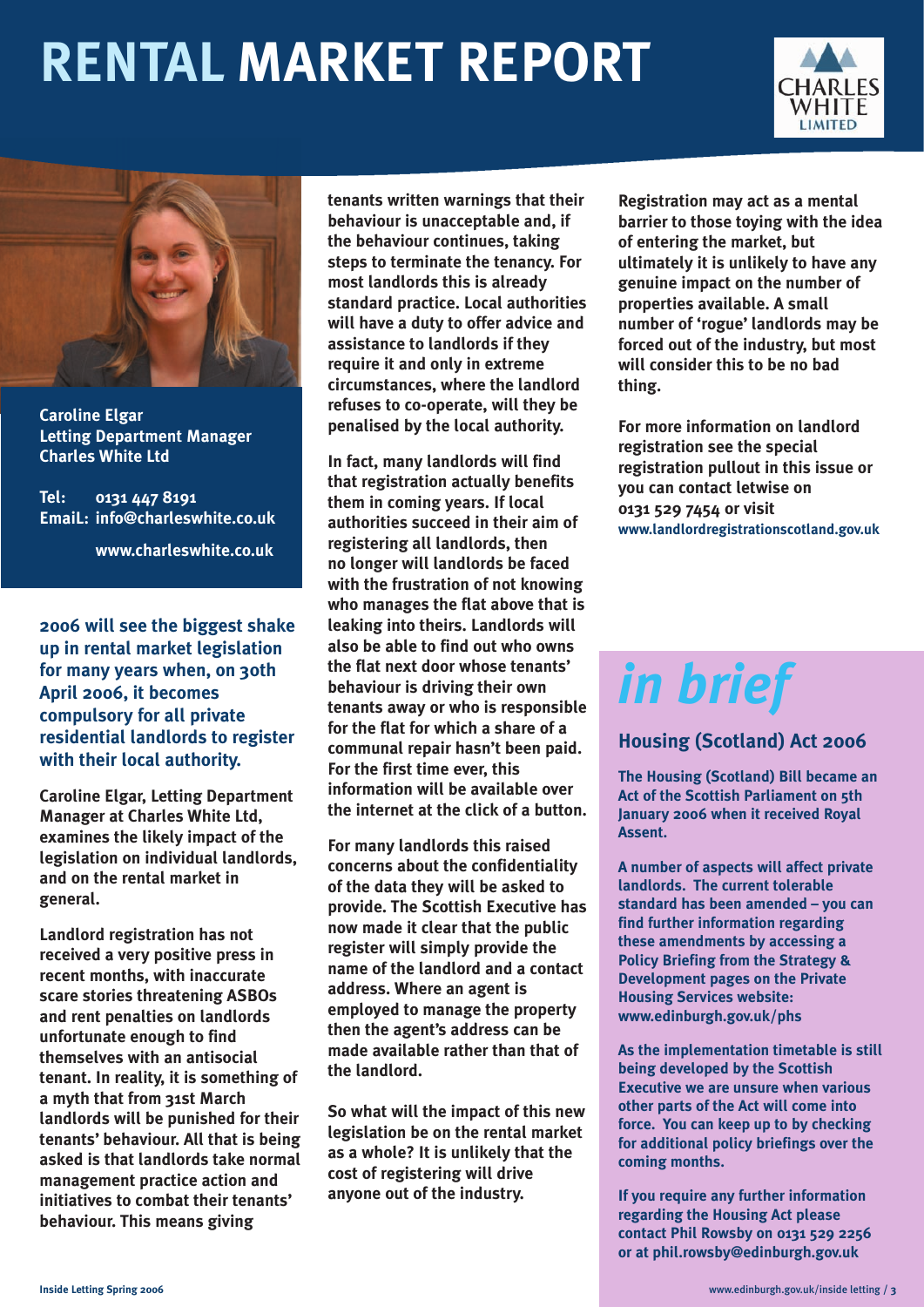# **Q&A\***

**Q. How many properties do you manage and where are they?**

**A. We own two letting properties in Bruntsfield and Slateford.**

### **Q. Why Edinburgh? What's so special about its rental market?**

**A. Because we stay here! We self manage and it's much easier when you're within easy reach of the properties. Edinburgh's rental market is so diverse – there's corporate letting to companies, families wishing to rent, young professionals moving up and on and students discovering the city.**

### **Q. What are your main concerns as a Landlord/Agent?**

**A. We don't have "concerns" as such. The main thing is to get good tenants and to develop good relations with them and their close neighbours. It's a two-way thing - you're providing a home for someone, not just coldly grabbing the rent at the end of the month.**

**In this issue we turn the spotlight on Val and Davie Park. They've just entered their fifties, have a sixteen year old daughter, and have let properties for over ten years.**

**Q. Have you attended any Letwise courses?**

**A. All of them so far and we're looking forward to finding out more about landlord registration. The Antisocial Behaviour course gave us most food for thought – fortunately it was for information only.**

**Q. What do you think of Landlord Accreditation?**

**A. Anything that raises standards has got to be good.**

### **Q. Best landlord story?**

**A. Only one? A group of students brought one of their mothers with them to view the flat. She asked all the right questions, mentioned she'd been in letting herself and that she'd be in close contact with her daughter and the other girls during the tenancy. Great, we thought, one problem-free year coming up. Aye right! They were the worst tenants we've ever had and we ended up using nearly all their deposit to repair breakages, intentional damage, and** 



**bringing in a cleaning company after they'd left. We met up with one of them a few years later at a parents night at our daughter's school. We were parents, she was staff!**

### **Q. What advice would you give to landlords just starting out?**

**A. Well, if you're reading Inside Letting you'll be fairly switched-on already. Find out as much as you can before you take the plunge by signing up for as many letwise courses as you can, even if you think they might not apply to your circumstances you'll come away having learnt something of value, and go through their website from start to finish. Another truly wonderful resource is the "Property Investing – Practical" section on www.fool.co.uk, we just can't recommend this highly enough. Make sure your accountant understands letting, and lastly – follow up references every time and always get a guarantor.** 

### **SIPPS u-turn shocks the city**

**On 5th December 2005, in his pre-budget statement, Chancellor Gordon Brown, ruled out the inclusion of residential property in Self-Invested Personal Pensions. (SIPPs)**

**This u-turn came as a surprise to the finance industry who had been preparing for April 6th "A – day" and the new pensions legislation for some time.** 

**It is thought that the Chancellor removed residential property from SIPPs in response to concerns about investors buying up rural property for holiday homes. In many rural communities, there is a shortage of affordable housing for**

**local people. The only way to exclude holiday homes from SIPPs was to rule out the inclusion of all residential property.**

**Some financial analysts are welcoming the exclusion of residential property from SIPPS as they feel that the key to good investing is to diversify, not just investing in one option.**

**Letwise, with accountants Chiene & Tait, have put together a SIPPs briefing paper to help answer many of the questions you may have.**

**A copy can be downloaded from www.edinburgh.gov.uk/letwise**

### **Queen Margaret University College relocation update**

**Queen Margaret University College have discovered that the Gateway Theatre on Leith Walk which is home to their drama department needs repairs costing more than £3m and have decided to sell up. The proceeds from selling this site will be put into the new campus being built at Craighall near Musselburgh.** 

**The new campus will open in 2007.**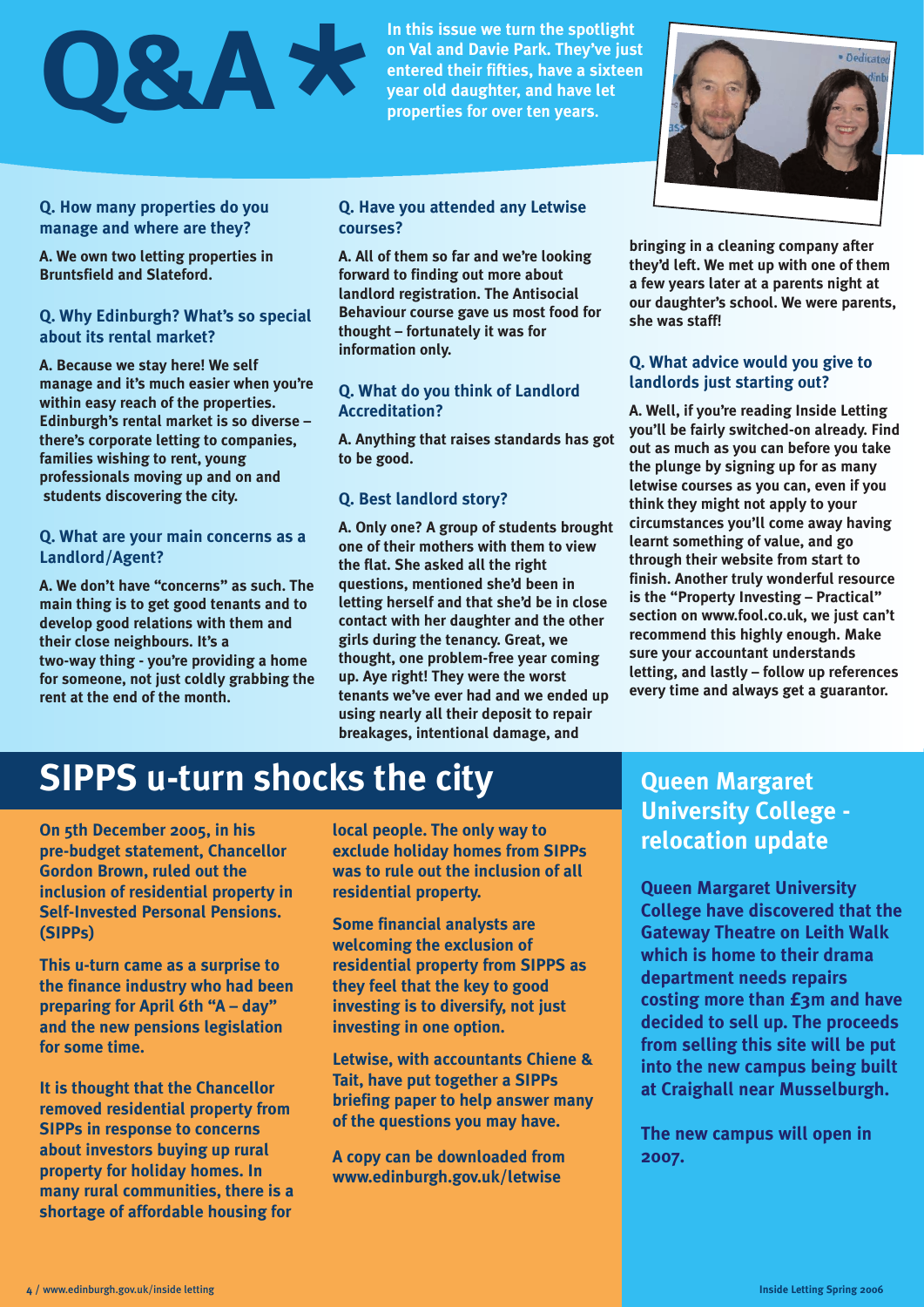### **PRIVATE RENTING PROFILE ORCHARD AND SHIPMAN**

**Orchard & Shipman plc have been contracted by the City of Edinburgh Council to find and manage up to 1,500 properties from private landlords over the next five years in order to help the Council increase its range of housing options.**

**The Council are looking for self-contained flats and houses from private landlords which will be used to house individuals and families in housing need. Orchard & Shipman manage the scheme on the Council's behalf.**

**If you have a suitable property, the scheme guarantees the following:**

- **3 to 5 year leases**
- **Guaranteed rent, paid quarterly in advance**
- **No voids rent paid whether the property is occupied or not**
- **No agency fees**
- **Free property management/inventory**
- **Property returned in same condition, save fair wear and tear**

**Orchard & Shipman are a property services group with a specialist Community Housing division set up to manage schemes of this type. In addition to the contract with the City of Edinburgh Council the company has been successfully managing substantial contracts with local authorities in Greater London for the past 3 years.**

**There has been a very high level of interest in the Edinburgh scheme and by the end of January 2006 nearly 200 properties had been** 



**found. Properties in all areas of the city are considered.** 

**Orchard & Shipman's Director of Community Housing Scotland is Andrew Morrison who has extensive experience in the management of social housing in the Lothians.**

**If you would like more information about Orchard & Shipman or the private sector leasing scheme, please contact Orchard & Shipman plc at Suite 303, 47 Timber Bush, Edinburgh EH6 6QH. Tel. 0131 555 7781 or e-mail:** 

**edinburgh@orchard-shipman.com**

### Contributor :

Andrew Morrison Orchard and Shipman

tel: 0131 555 7781 email: **edinburgh@orchard-shipman.com**

### **Unfair Tenancy Terms**

**The Office of Fair Trading's booklet 'Unfair Tenancy Terms' highlights some of the hidden traps in tenancy agreements.**

**Leases must not use terms that are unfair and take away someone's legal rights, even if they are written into the contract.** 

**For example, a term would be unfair if it asked tenants to pay for repairs that were the landlord's responsibility. Other examples of unfair terms could be stating that the landlord has complete discretion to decide how much a deposit can be kept at the end of** 

### **LEGISLATION UPDATE**

### **Maximum fine for flouting HMO laws increased**

**The Housing Act (Scotland) 2006 has introduced new legislation which quadruples the maximum penalty for landlords letting flats without a house in multiple occupancy (HMO) licence. Between October 2003 and December 2005 there have been four successful prosecutions and there are a further six prosecutions pending. The fine has now been increased from £5,000 to £20,000.**



**the tenancy, or a term that allows the landlord freedom to enter the premises without giving reasonable notice when there is not an emergency.**

**Tenancy agreements should be written in a clear and easy to understand way. They should not use legal jargon.**

**For more information on the 'Unfair Tenancy Terms' booklet see:** 

**www.oft.gov.uk/News/ Press+releases/Consumer+alerts/ tenancy.htm**

**Letwise run a training course on Tenancy Agreements and a model lease is available on our website www.edinburgh.gov.uk/letwise**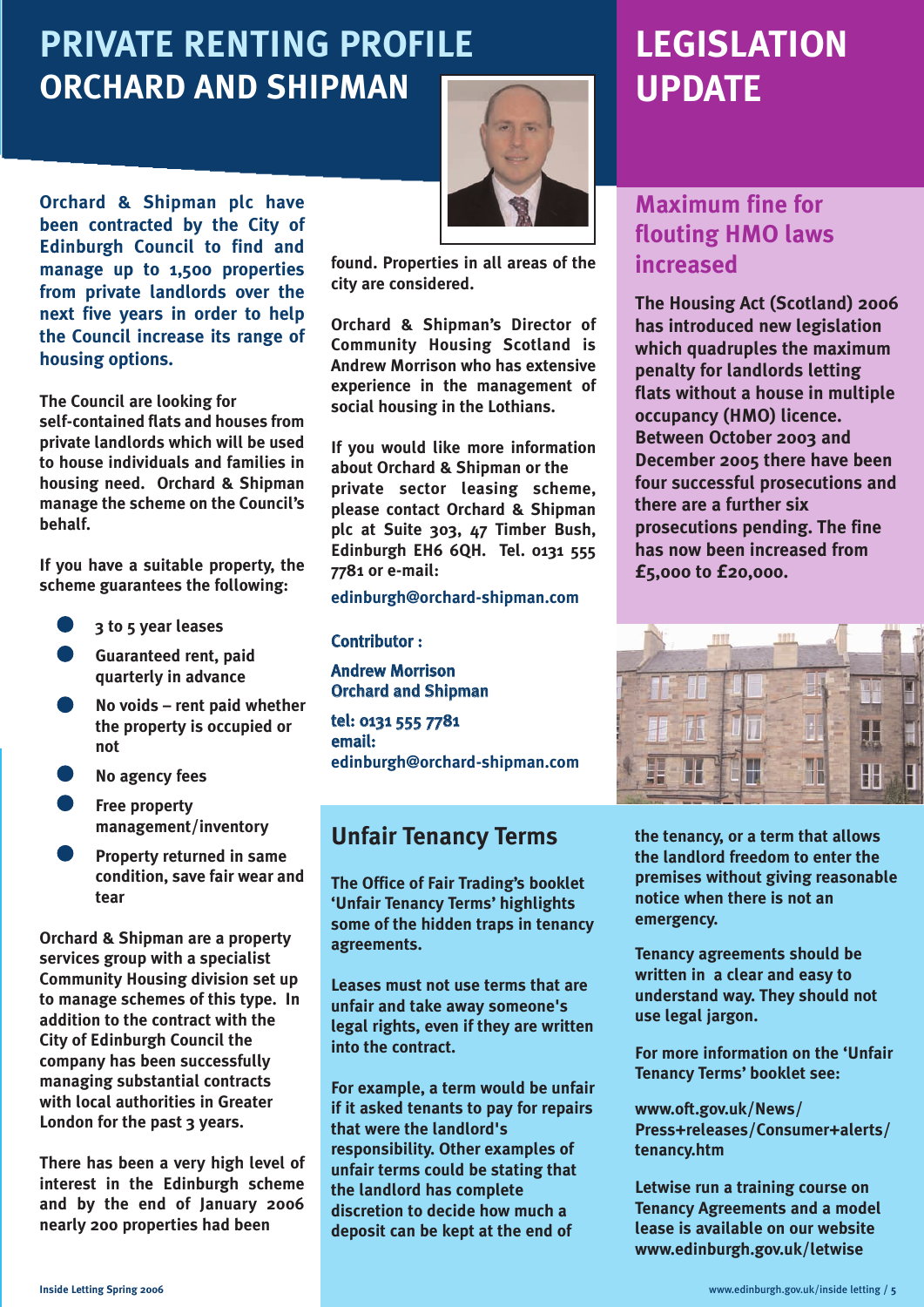# **10 WHAT'S NEW FOR TOP TEN WEBSITES**

**ELA** 

## **ACCREDITED LANDLORDS?**

**The web is a great source of information for landlords, but finding what you're looking for can be time consuming. Here's 10 websites that we think you'll find useful. More links can be found**

**www.edinburgh.gov.uk/letwise**

**1**

**2**

**3**

**4**

**5**

**6**

**7**

**8**

**9**

**www.betterrenting.com This Scottish Executive site provides information to landlords including updates on landlord registration, the Housing Act and information on HMO's**

**www.scottishlandlords.com The Scottish Association of Landlords is an essential source of help and information to all private landlords.**

**www.edinburgh.gov.uk/ela Edinburgh Landlord Accreditation is the fastest growing landlord accreditation scheme in the UK.** 

**www.edinburgh.gov.uk/CEC/Finance/Cor porate\_Finance/LHARates/Rates.html For details on Local Housing Allowance rates.** 

**www.scotland.gov.uk/Topics/Housing/Ho using/16193/4419 Private Sector Section of the Scottish Executive's site has details for the Rent Assessment Committee and the Rent** 

**www.orchard-shipman.co.uk Orchard and Shipman PLC manage Edinburgh's private sector leasing scheme providing guaranteed rent to landlords.**

### **www.hmrc.gov.uk**

**Registration Service.** 

**HM Revenue & Customs (HMRC). For information on Self Assessment, Stamp duty and Capital Gains Tax.**

**www.landlordregistrationscotland.gov.uk Details about landlord registration and online registration.**

### **www.myedinburgh.org**

**My Edinburgh's content is provided daily from people throughout the city of Edinburgh. The site also lists trades people.** 

**10 www.disclosurescotland.co.uk Landlord Registration comes into force on 30th April 2006. This site has information about spent/unspent convictions and you can apply for a "Basic Disclosure" on line.** 

**ELA is the fastest growing accreditation scheme in the UK. We now have 163 accredited landlords and letting agents who manage more than 5,000 properties between them.**

**Edinburgh Landlord Accreditation (ELA) is a joint initiative from the Scottish Association of Landlords and the City of Edinburgh Council. ELA works alongside private landlords and letting agents to promote well-managed property in Edinburgh's private rented market.**

**Membership gives you a marketing advantage that helps you stand out from your competition. It can help raise your profile and reputation as a good landlord. From the end of March accredited landlords will also be able to advertise their properties on our website www.edinburgh.gov.uk/ela**

**You also qualify for discounts on items such as landlords' insurance and electrical appliances from Scottish Hydro Electric.** 

**Applying for membership is a quick and easy process. If you comply with the Code of Standards, you qualify for accreditation.**

**Contact us on 0131 529 7278 for an application form, or you can download one from our website:** 

### **www.edinburgh.gov.uk/ela**

# *in brief*

### **Civil Partnership Act 2004**

**With the first civil partnership ceremonies conducted this year landlords need to be aware that civil partners have the same rights as spouses. Previously the Matrimonial Homes (Family Protection) (Scotland) Act 1981 only applied to married people and to a lesser extent, opposite sex cohabitees. The Act protects a partner from eviction who is not named on the lease when the tenant partner has left their shared home.**

**The Civil Partnership Act 2004 generally extends the provisions of the Matrimonial Homes (Family Protection) (Scotland) Act 1981 to same sex couples in civil partnerships.**